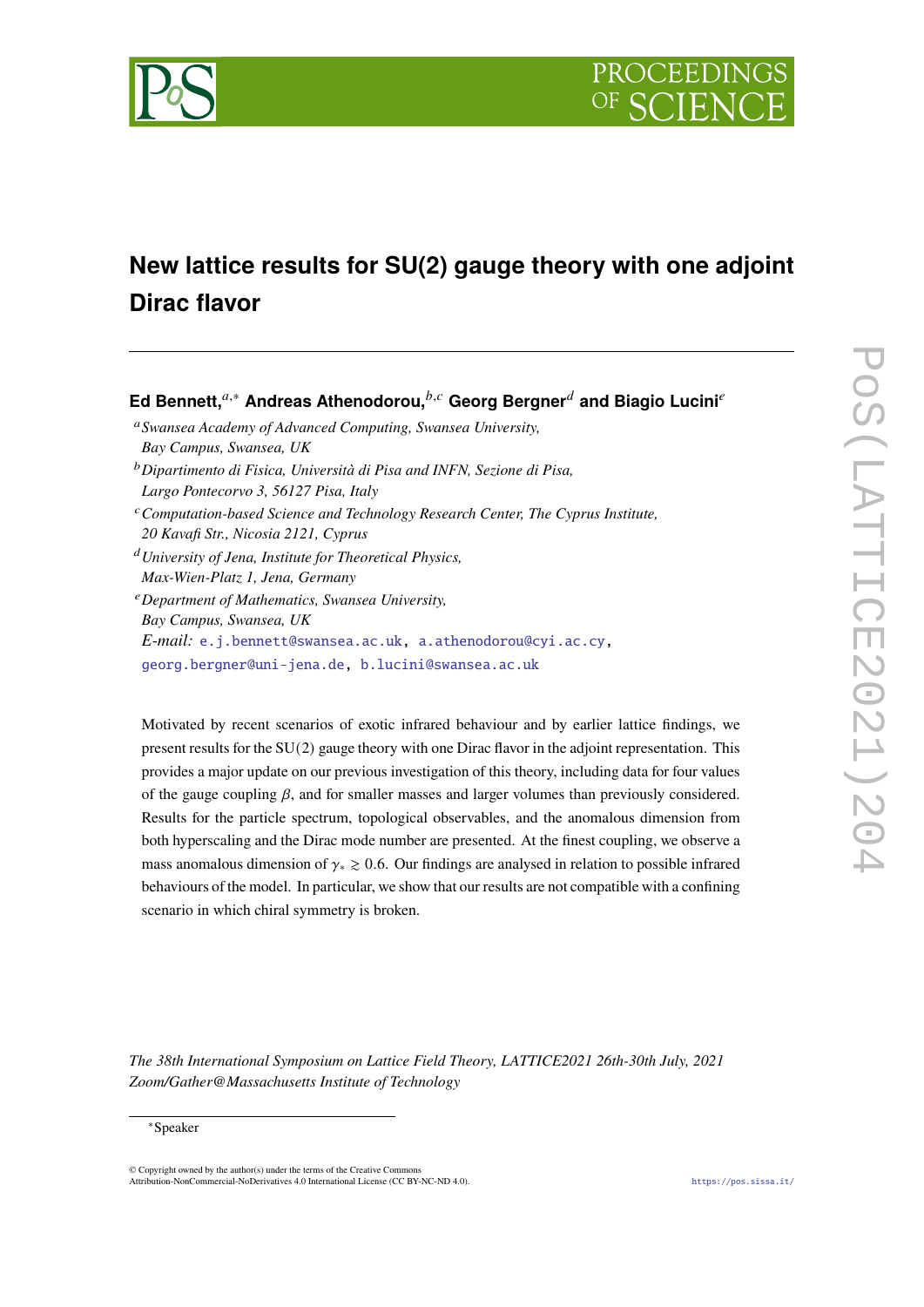## **1. Introduction**

The SU(2) theory with a single Dirac flavor in the adjoint representation has seen recent interest from a number of perspectives. The observation that the SU(2) theory with  $N_f = 2$  adjoint Dirac flavors is conformal [\[1\]](#page-7-0), yet below the value of  $N_f$  at which the two-loop beta function indicates the onset of the conformal window should lie [\[2\]](#page-7-1), raises the question of where the lower end of the conformal window actually lies. While the perturbative argument suggests that there should be no Banks–Zaks fixed point at  $N_f = 1$ , this must be tested from a first-principles non-perturbative analysis.

The possibility of a dynamical origin of electroweak symmetry breaking, and a composite Higgs boson originating from these strong dynamics, is another motivator behind interest in this family of theories. While the chiral symmetry breaking pattern in the one-flavor theory does not give sufficiently many Goldstone bosons to break electroweak symmetry, related models (for example, with one adjoint and two fundamental flavors [\[3\]](#page-7-2)) can overcome this limitation, and studying the  $N_f = 1$  case gives a better understanding to build the more complex theories on.

Additionally, more recently the model has seen interest in the context of condensed matter theory, where it has been proposed that it may be dual to the critical theory describing the evolution of a specific topological phase transition [\[4\]](#page-7-3).

Previous work by the authors [\[5\]](#page-7-4) studied the mass spectrum and anomalous dimension of the theory at a single value of the coupling, observing a flavor-single scalar as the lightest state in the spectrum, approximately flat spectra when scaled by the string tension, and a large anomalous dimension. This was subsequently [\[6\]](#page-7-5) supplemented by an additional lighter value of the fermion mass, and a second value of the coupling, where a subset of the spectrum was observed, and the flat spectral ratios were seen to continue. More recently, Bi, et al. [\[4\]](#page-7-3) have studied the theory at the same two values of the coupling, and observed the same spectrum, but additionally observed at a composite fermion state, whose mass overlaps with that of the spin- $\frac{1}{2}$  state studied in [\[5\]](#page-7-4).

The observations to date have been interpreted as hinting towards the theory being nearconformal, but not yet conclusive. The range of fermion masses considered has been limited to relatively large values, and so it has not yet been possible to extract to the chiral limit. The continuum limit has also not yet been calculated; in particular, the value of the anomalous dimension was only observed a single lattice spacing, and so it has not yet been confirmed whether the observed large value persists at finer lattice spacings.

# **2. Lattice setup**

We use the Wilson gauge action, and the Wilson fermion action, as detailed in [\[7\]](#page-7-6). Since SU(2) is pseudoreal, and the adjoint representation is real, the action is entirely real, and we do not anticipate a sign problem.

We study four values of the gauge coupling  $\beta = 2.05, 2.1, 2.15, 2.2$ , and for each we study a range of fermion masses. The range of masses of the  $2^+$  scalar baryon (which is measured in the  $\gamma_5$ channel) is in the range (0.42, 1.08).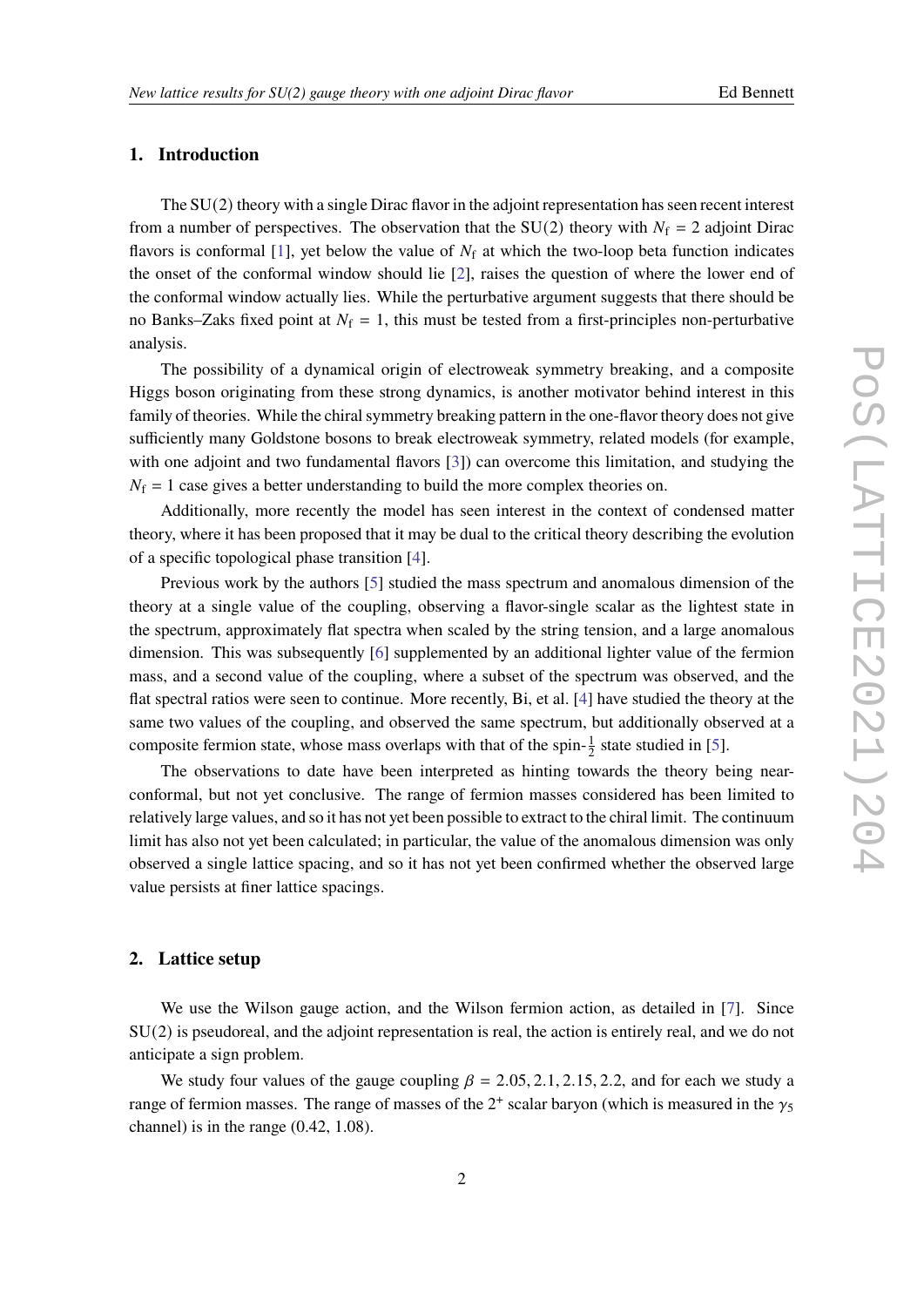<span id="page-2-0"></span>

**Figure 1:** The mass spectrum of the theory as a function of the PCAC fermion mass, both scaled by the gradient flow scale  $w_0$ .

## **3. Results**

In the following subsections, we present results for the mass spectrum, including finite-size hyperscaling and chiral perturbation theory analysis as well as details on the ratio of the tensor and scalar glueball masses, and the topological susceptibility. The methodology for each analysis is described in more detail in Ref. [\[7\]](#page-7-6), and all data are available in Ref. [\[8\]](#page-7-7).

#### **3.1 Mass spectrum**

We measure the fermion mass via the partially conserved axial current (PCAC), and masses of mesons, baryons, glueballs, the hybrid spin- $\frac{1}{2}$  fermion state ( $\check{g}$ ), and the string tension  $\sqrt{\sigma}$ .

The observed mass spectrum of the theory is shown in Fig. [1.](#page-2-0) In contrast to our previous work [\[5,](#page-7-4) [6\]](#page-7-5), where the spectrum was scaled by the string tension  $\sqrt{\sigma}$ , in this work we use the scale  $w_0$ [\[9\]](#page-7-8) set by the Wilson flow [\[10\]](#page-7-9). As  $\sqrt{\sigma}$  is observed to be constant as a function of  $w_0$  for all  $\beta$ , the qualitative behavior of these ratios is expected to be the same. However, since  $w_0$  is measurable more precisely than  $\sqrt{\sigma}$ , the uncertainties in the ratio are smaller than in our previous work.

This increased precision shows some deviation from the near-constant ratios observed in our previous work. In particular the  $2^+$  scalar baryon increases as a function of the fermion mass, as does the 0<sup>++</sup> scalar glueball in the  $\beta$  = 2.05 case.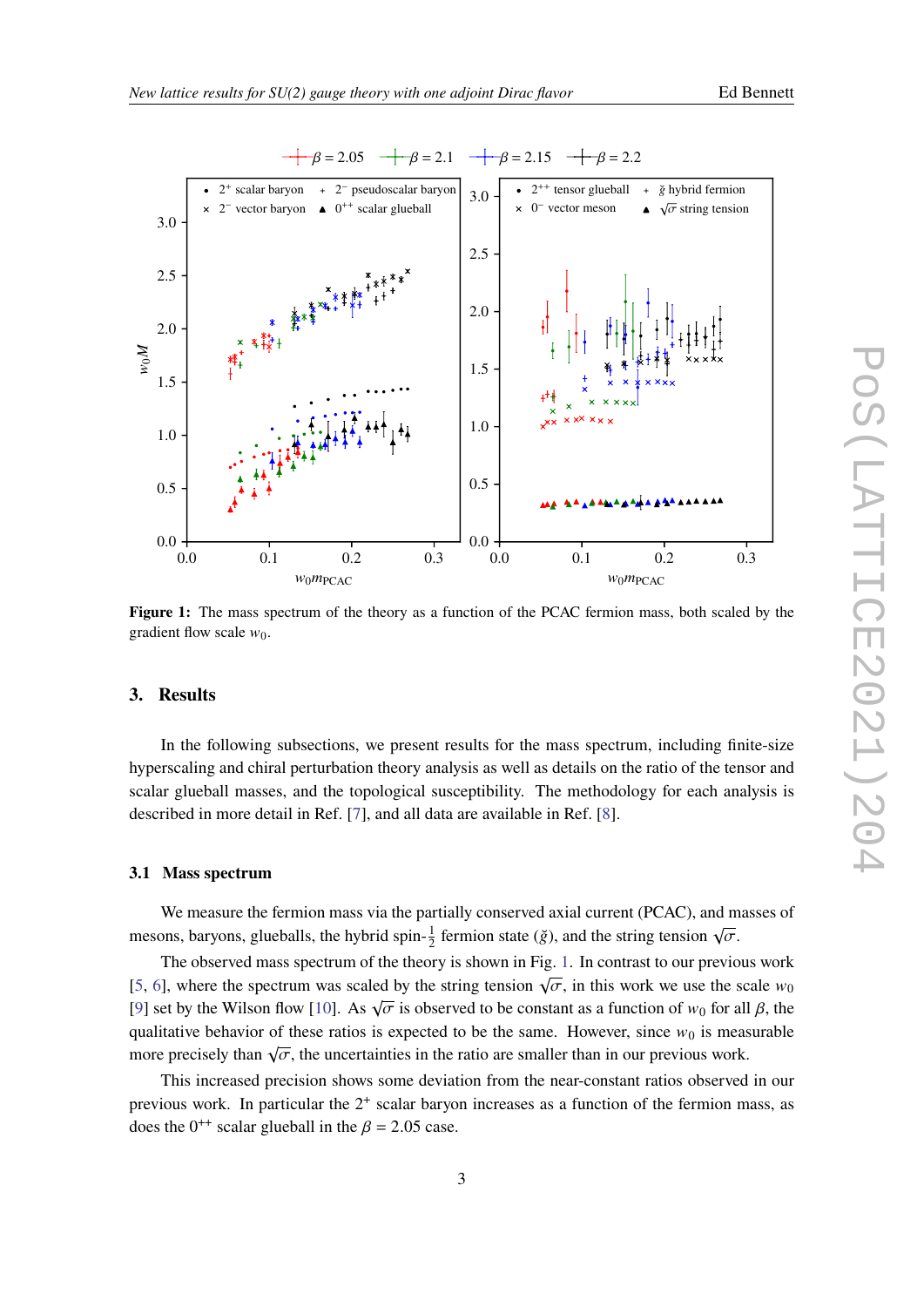<span id="page-3-0"></span>

**Figure 2:** Results of the finite-size hyperscaling analysis. The four panels show the best fit values for the mass anomalous dimension at each value of  $\beta$  studied.

#### **3.2 Mass anomalous dimension**

The data for the mass of the  $2^+$  scalar was analysed separately for each value of  $\beta$ , using a finite-size hyperscaling fit of the form

$$
LaM = f\left(L\left(am_{\text{PCAC}}\right)^{\frac{1}{1+\gamma_*}}\right) \tag{1}
$$

As described in Ref. [\[7\]](#page-7-6), this was fitted using a global minimization of the sum of deviations from a set of local interpolating functions, which has the effect of pulling data from different values of the lattice extend  $L$  together onto a common curve. Plots illustrating the quality of curve collapse for each  $\beta$  are shown in Fig. [2.](#page-3-0)

The results indicate that as  $\beta$  increases, the value of the mass anomalous dimension  $\gamma_*$  decreases.

#### **3.3 Topological susceptibility**

The topological susceptibility is calculated from configurations smoothed using the Wilson flow. Following the argument presented in Ref. [\[11\]](#page-7-10), the topological susceptibility as a function of some scale for a mass-deformed conformal theory is expected to be the same as for the pure gauge theory. In this reference this has been confirmed for  $SU(2)$  with two adjoint Dirac flavors.

Results for the topological susceptibility of the  $N_f = 1$  theory are presented in Fig. [3,](#page-4-0) where data from Ref. [\[11\]](#page-7-10) are included for comparison. The data lie close to the pure gauge data, but are systematically slightly higher.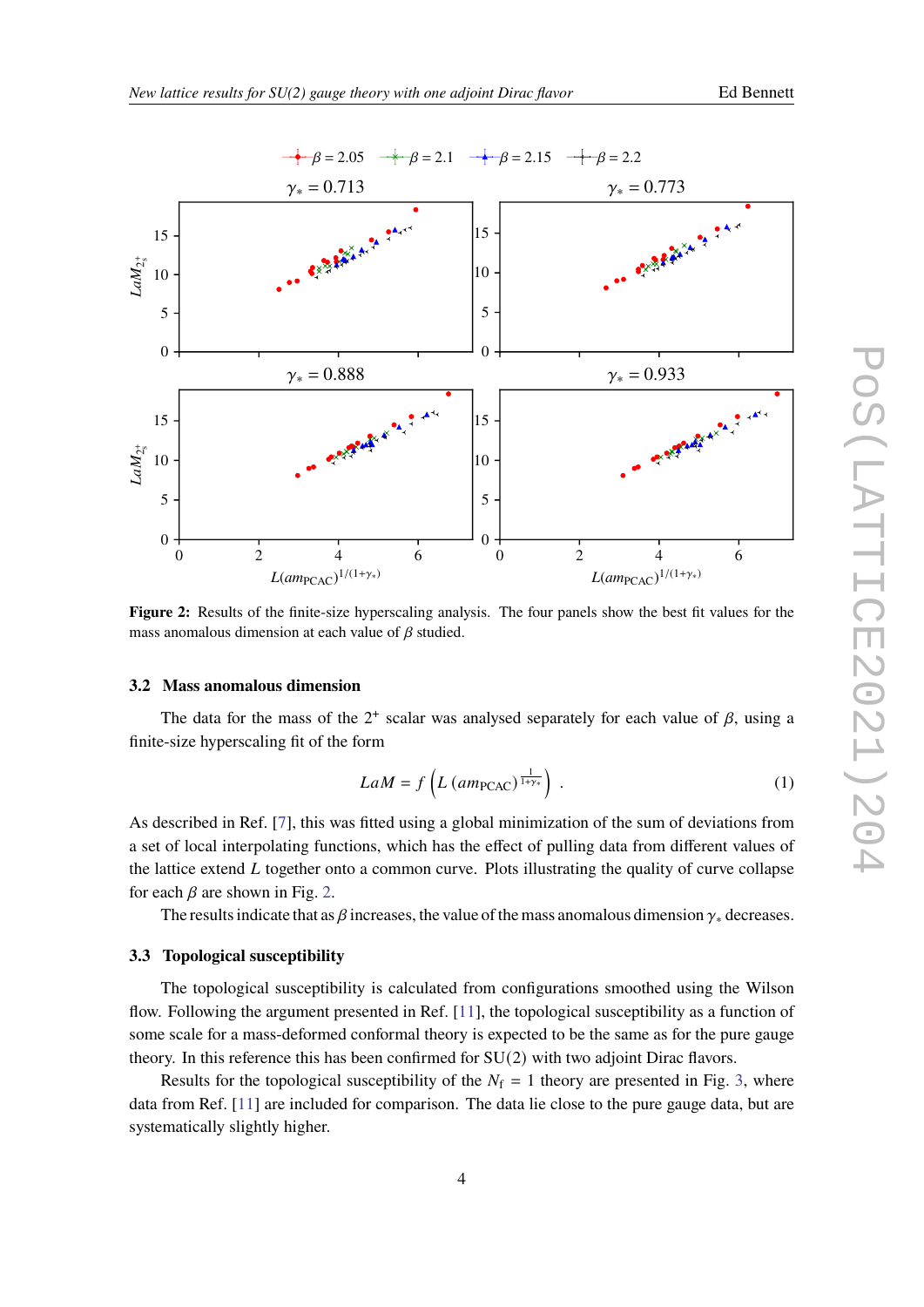<span id="page-4-0"></span>

**Figure 3:** Results for the topological susceptibility normalised by the string tension, as a function of the string tension in lattice units. Results from Ref. [\[11\]](#page-7-10) for the quenched and two-flavor theories are included for comparison.

<span id="page-4-1"></span>

Figure 4: Results of a fit of the 2<sup>+</sup> scalar baryon mass to the chiral perturbation theory ansatz in the text.

# **3.4 Chiral perturbation theory**

To contrast the hyperscaling fit performed above, we also fit the data for the  $2<sup>+</sup>$  scalar baryon using a chiral perturbation theory ansatz of the form

$$
M^2 w_0^2 = 2B\hat{m} \left( 1 + L\hat{m} + D_1 \hat{m} \log(D_2 \hat{m}) \right) + W_1 a m_{\text{PCAC}} + W_2 \left( \frac{w_0}{a} \right)^{-2}, \tag{2}
$$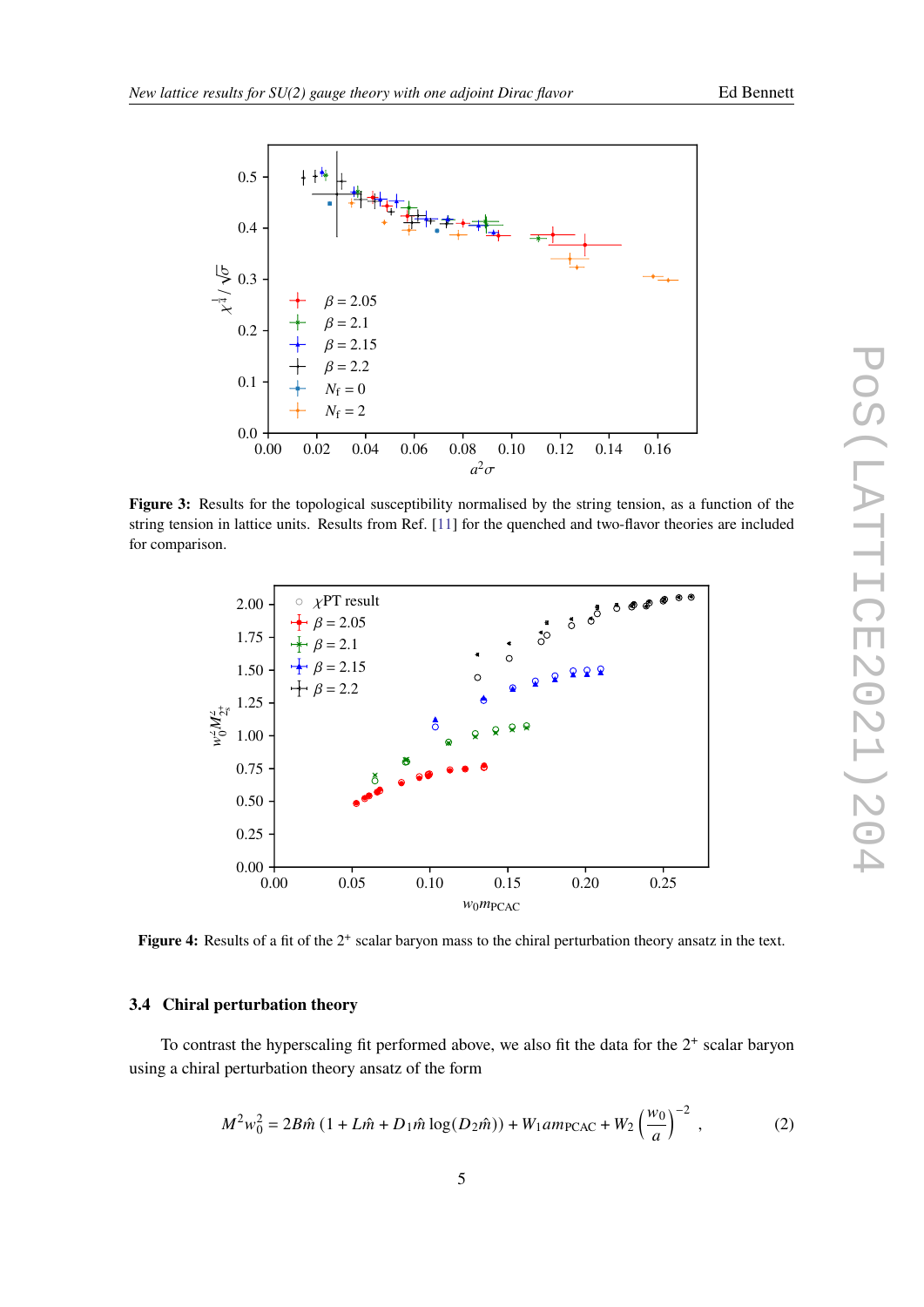<span id="page-5-0"></span>

Figure 5: The ratio of the  $2^{++}$  glueball mass to that of the  $0^{++}$  as a function of the  $0^{++}$  glueball mass scaled by the lattice extent  $L$  for the four values of  $\beta$  considered. The pure gauge value and the prediction from gauge–gravity duality are indicated for each case.

where M is the 2<sup>+</sup> scalar baryon mass, and  $\hat{m} = m_{\text{PCAC}}w_0$ . The results of this fit are shown in Fig. [4.](#page-4-1) Tension is visible between the fit form and the data at all values of  $\beta$ , but this is most pronounced at higher values of  $\beta$ .

Since Fig. [1](#page-2-0) shows qualititavely different behavior for  $\beta = 2.05$ , we considered that data from this  $\beta$  could be anchoring the fit, and thus causing the higher values of  $\beta$  to be poorly described by the fit result. To exclude this scenario we repeated the fit, excluding the  $\beta = 2.05$  data; the results found were qualitatively very similar to the fit results shown.

#### **3.5 Tensor–scalar mass ratio**

In Ref. [\[12\]](#page-7-11), we proposed that the ratio of masses of the tensor and scalar glueballs may obey some universal behavior between a variety of disparate theories. The value of this ratio for the ensembles considered in this work are shown in Fig. [5.](#page-5-0) Also included in the plots are the values of R in the pure gauge  $SU(2)$  case, and in the gauge–gravity model discussed in Ref. [\[12\]](#page-7-11) for the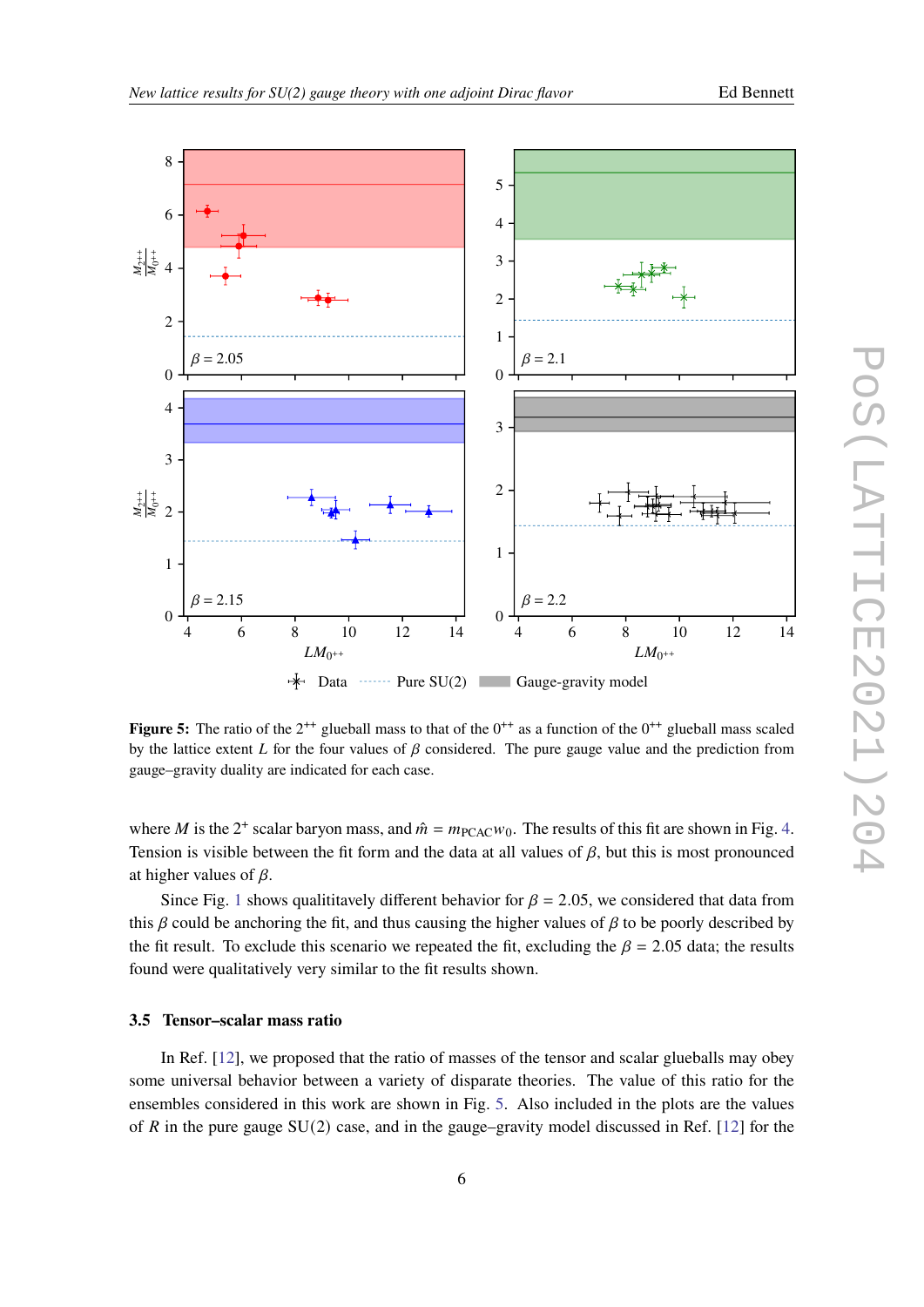values of the anomalous dimension observed in the finite-size hyperscaling analysis for each choice of  $\beta$ .

The results in most cases lie between the two predictions, with higher values of  $\beta$  lying closer to the pure gauge case, and only the  $\beta = 2.05$  case reaching the region predicted by the gauge–gravity model. This does not conclusively disprove the conjective in Ref.  $[12]$ , as the values of L and am considered in this work were not specifically chosen to enable this analysis, and the behaviour as a function of  $L$  and of  $m<sub>PCAC</sub>$  are difficult to disentangle. We anticipate that a dedicated study with specifically-chosen values of  $L$  and  $am$  would allow more concrete conclusions to be drawn.

## **4. Conclusions**

We have studied the  $SU(2)$  gauge theory with one flavor of Dirac fermion in the adjoint representation at four values of the lattice spacing. In the spectrum, we observe a flavor-singlet scalar as the lightest state, and most spectral ratios are flat. The results for each  $\beta$  are consistent with finite-size hyperscaling, but the mass anomalous dimension required for this consistency decreases as the value of  $\beta$  increases. The data do not fit well to a chiral perturbation theory ansatz, in particular at larger values of  $\beta$ . The topological susceptibility shows similar behavior to that observed in the pure gauge and two-flavor case as a function of the string tension, and has the same gradient, but lies systematically slightly above the other theories.

We identify three possible interpretations of these results:

- 1. The theory is QCD-like in the infrared with broken chiral symmetry, and the large deviations in the chiral perturbation theory fits a result of lattice artefacts. This appears to be contradicted by the lightness of the scalar state; however, this could in principle be a result of being insufficiently close to the chiral limit.
- 2. The theory is conformal, but with scaling deviations causing the change in anomalous dimension. We are currently unable to reliably determine these violations, and it is not clear which value of  $\beta$  is most reliable and closest to a conformal fixed point.
- 3. The theory is conformal, but with a stronger influence from the bulk phase than anticipated. Our earlier work [\[5\]](#page-7-4) took care to simulate above the onset of the bulk phase, however it is possible that some influence of this remains. In this case, the largest value of  $\beta$  would be expected to be least affected by this effect, and so the smaller value of the mass anomalous dimension is more accurate.

To confirm or rule out the first interpretation, it is necessary to simulate closer to the chiral limit. To probe the latter two interpretations, instead larger values of  $\beta$  must be studied to enable a stable continuum limit extrapolation. Work on both directions is ongoing.

#### **Acknowledgments**

We thank M. Piai and D. Elander for providing the data on the  $R = M_{2^{++}}/M_{0^{++}}$  for the string inspired toy model. We also thank M. Ünsal for discussions. AA has been financially supported by